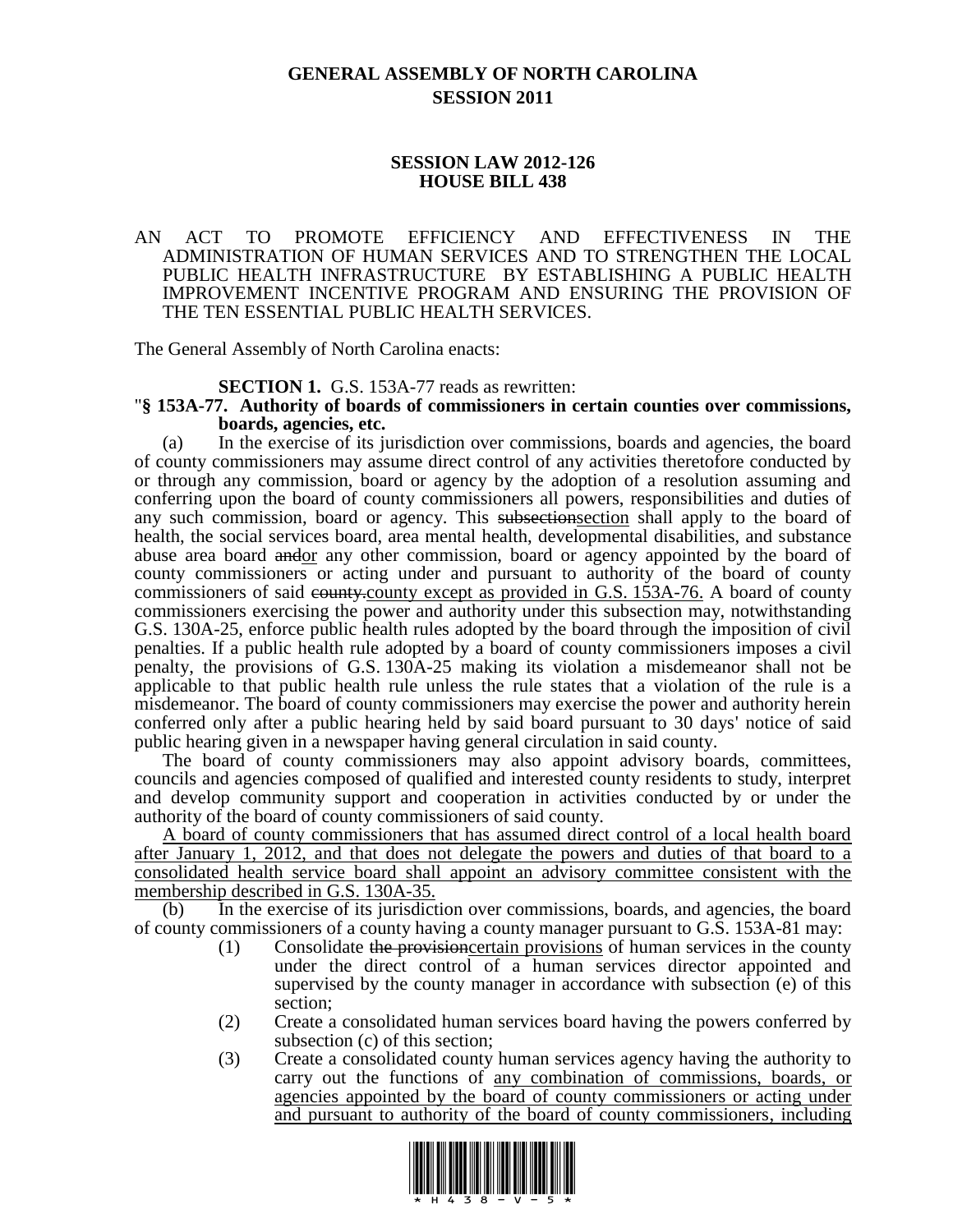the local health department, the county department of social services, andor the area mental health, developmental disabilities, and substance abuse services authority; and

(4) Assign other county human services functions to be performed by the consolidated human services agency under the direction of the human services director, with policy-making authority granted to the consolidated human services board as determined by the board of county commissioners.

(c) A consolidated human services board appointed by the board of county commissioners shall serve as the policy-making, rule-making, and administrative board of the consolidated human services agency. The consolidated human services board shall be composed of no more than 25 members. The composition of the board shall reasonably reflect the population makeup of the county and shall include:

- (1) Eight persons who are consumers of human services, public advocates, or family members of clients of the consolidated human services agency, including: one person with mental illness, one person with a developmental disability, one person in recovery from substance abuse, one family member of a person with mental illness, one family member of a person with a developmental disability, one family member of a person with a substance abuse problem, and two consumers of other human services.
- (1a) Notwithstanding subdivision (1) of this subsection, a consolidated human services board not exercising powers and duties of an area mental health, developmental disabilities, and substance abuse services board shall include four persons who are consumers of human services.
- (2) Eight persons who are professionals, each with qualifications in one of these categories: one psychologist, one pharmacist, one engineer, one dentist, one optometrist, one veterinarian, one social worker, and one registered nurse.
- (3) Two physicians licensed to practice medicine in this State, one of whom shall be a psychiatrist.
- (4) One member of the board of county commissioners.<br>(5) Other persons, including members of the general pu
- Other persons, including members of the general public representing various occupations.

The board of county commissioners may elect to appoint a member of the consolidated human services board to fill concurrently more than one category of membership if the member has the qualifications or attributes of more than one category of membership.

All members of the consolidated human services board shall be residents of the county. The members of the board shall serve four-year terms. No member may serve more than two consecutive four-year terms. The county commissioner member shall serve only as long as the member is a county commissioner.

The initial board shall be appointed by the board of county commissioners upon the recommendation of a nominating committee comprised of members of the preconsolidation board of health, social services board, and area mental health, developmental disabilities, and substance abuse services board. In order to establish a uniform staggered term structure for the board, a member may be appointed for less than a four-year term. After the subsequent establishment of the board, its board shall be appointed by the board of county commissioners from nominees presented by the human services board. Vacancies shall be filled for any unexpired portion of a term.

A chairperson shall be elected annually by the members of the consolidated human services board. A majority of the members shall constitute a quorum. A member may be removed from office by the county board of commissioners for (i) commission of a felony or other crime involving moral turpitude; (ii) violation of a State law governing conflict of interest; (iii) violation of a written policy adopted by the county board of commissioners; (iv) habitual failure to attend meetings; (v) conduct that tends to bring the office into disrepute; or (vi) failure to maintain qualifications for appointment required under this subsection. A board member may be removed only after the member has been given written notice of the basis for removal and has had the opportunity to respond.

A member may receive a per diem in an amount established by the county board of commissioners. Reimbursement for subsistence and travel shall be in accordance with a policy set by the county board of commissioners. The board shall meet at least quarterly. The chairperson or three of the members may call a special meeting.

Page 2 Session Law 2012-126 SL2012-126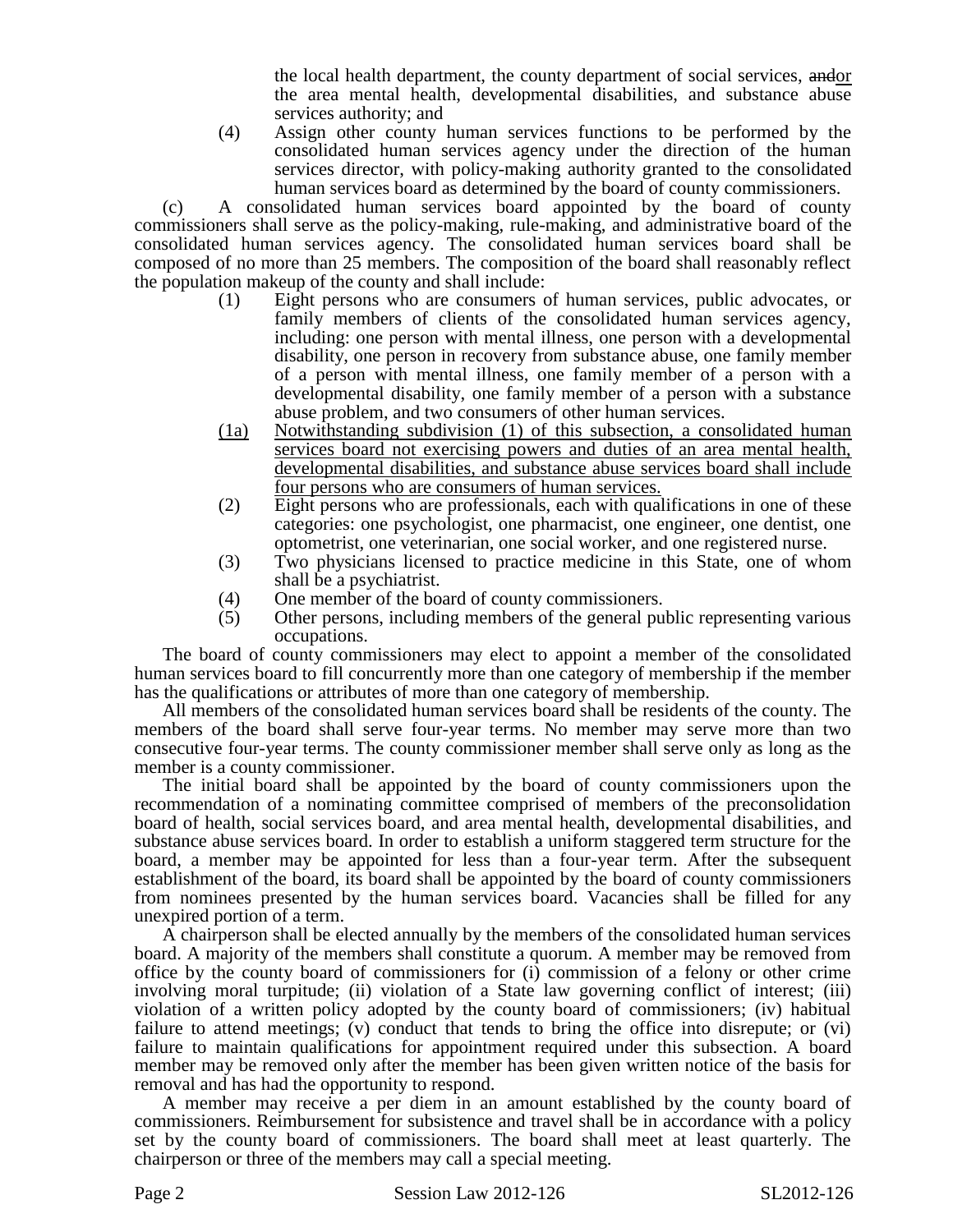- (d) The consolidated human services board shall have authority to:
	- (1) Set fees for departmental services based upon recommendations of the human services director. Fees set under this subdivision are subject to the same restrictions on amount and scope that would apply if the fees were set by a county board of health, a county board of social services, or a mental health, developmental disabilities, and substance abuse area authority.
	- (2) Assure compliance with laws related to State and federal programs.<br>(3) Recommend creation of local human services programs.
	- Recommend creation of local human services programs.
	- (4) Adopt local health regulations and participate in enforcement appeals of local regulations.
	- (5) Perform regulatory health functions required by State law.<br>(6) Act as coordinator or agent of the State to the extent required
	- Act as coordinator or agent of the State to the extent required by State or federal law.
	- (7) Plan and recommend a consolidated human services budget.
	- (8) Conduct audits and reviews of human services programs, including quality assurance activities, as required by State and federal law or as may otherwise be necessary periodically.
	- (9) Advise local officials through the county manager.
	- (10) Perform public relations and advocacy functions.
	- (11) Protect the public health to the extent required by law.
	- (12) Perform comprehensive mental health services planning.planning if the county is exercising the powers and duties of an area mental health, developmental disabilities, and substance abuse services board under the consolidated human services board.
	- (13) Develop dispute resolution procedures for human services contractors and clients and public advocates, subject to applicable State and federal dispute resolution procedures for human services programs, when applicable.

Except as otherwise provided, the consolidated human services board shall have the powers and duties conferred by law upon a board of health, a social services board, and an area mental health, developmental disabilities, and substance abuse services board.

Local employees who serve as staff of a consolidated county human services agency are subject to county personnel policies and ordinances only and are not subject to the provisions of the State Personnel Act. Act, unless the county board of commissioners elects to subject the local employees to the provisions of that Act. All consolidated county human services agencies shall comply with all applicable federal laws, rules, and regulations requiring the establishment of merit personnel systems.

(e) The human services director of a consolidated county human services agency shall be appointed and dismissed by the county manager with the advice and consent of the consolidated human services board. The human services director shall report directly to the county manager. The human services director shall:

- (1) Appoint staff of the consolidated human services agency with the county manager's approval.
- (2) Administer State human services programs.
- (3) Administer human services programs of the local board of county commissioners.
- (4) Act as secretary and staff to the consolidated human services board under the direction of the county manager.
- (5) Plan the budget of the consolidated human services agency.
- (6) Advise the board of county commissioners through the county manager.
- (7) Perform regulatory functions of investigation and enforcement of State and local health regulations, as required by State law.
- (8) Act as an agent of and liaison to the State, to the extent required by law.
- (9) Appoint, with the county manager's approval, an individual that meets the requirements of G.S. 130A-40(a).

Except as otherwise provided by law, the human services director or the director's designee shall have the same powers and duties as a social services director, a local health director, andor a director of an area mental health, developmental disabilities, and substance abuse services authority.

 $(f)$  This section applies to counties with a population in excess of 425,000."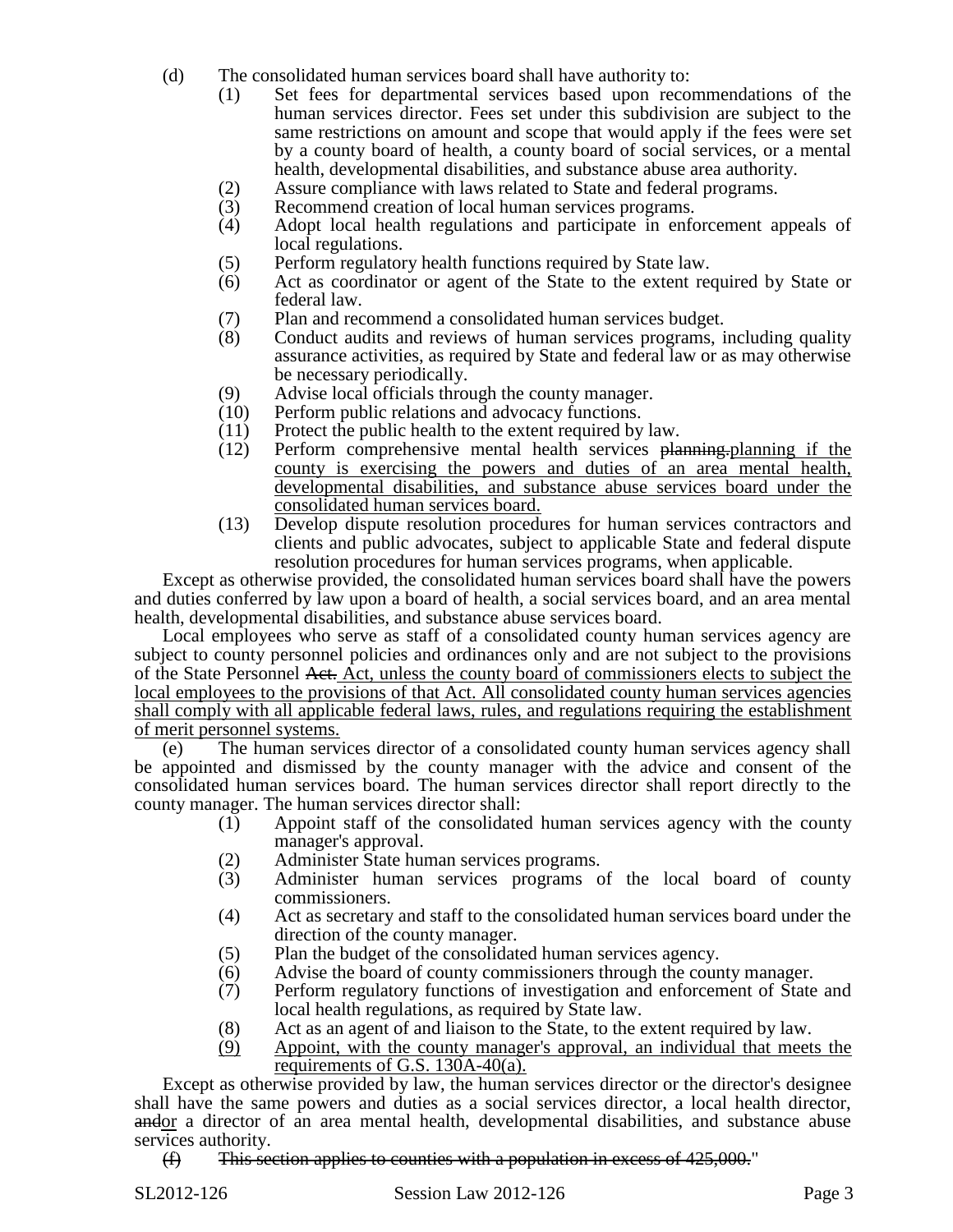# **SECTION 2.** G.S. 153A-76 reads as rewritten:

## "**§ 153A-76. Board of commissioners to organize county government.**

The board of commissioners may create, change, abolish, and consolidate offices, positions, departments, boards, commissions, and agencies of the county government, may impose ex officio the duties of more than one office on a single officer, may change the composition and manner of selection of boards, commissions, and agencies, and may generally organize and reorganize the county government in order to promote orderly and efficient administration of county affairs, subject to the following limitations:

- (1) The board may not abolish an office, position, department, board, commission, or agency established or required by law.
- (2) The board may not combine offices or confer certain duties on the same officer when this action is specifically forbidden by law.
- (3) The board may not discontinue or assign elsewhere a function or duty assigned by law to a particular office, position, department, board, commission, or agency.
- (4) The board may not change the composition or manner of selection of a local board of education, the board of health, the board of social services, the board of elections, or the board of alcoholic beverage control.
- (5) The board may not abolish nor consolidate into a human services agency a hospital authority assigned to provide public health services pursuant to Section 12 of S.L. 1997-502 or a public health authority assigned the power, duties, and responsibilities to provide public health services as outlined in G.S. 130A-1.1.
- (6) A board may not consolidate an area mental health, developmental disabilities, and substance abuse services board into a consolidated human services board. The board may not abolish an area mental health, developmental disabilities, and substance abuse services board, except as provided in Chapter 122C of the General Statutes. This subdivision shall not apply to any board that has exercised the powers and duties of an area mental health, developmental disabilities, and substance abuse services board as of January 1, 2012.
- (7) The board may not abolish, assume control over, or consolidate into a human services agency a public hospital as defined in G.S. 159-39(a) pursuant to G.S. 153A-77."

**SECTION 3.** Article 2 of Chapter 130A of the General Statutes is amended by adding the following new sections to read:

### "**§ 130A-34.3. Incentive program for public health improvement.**

(a) In order to promote efficiency and effectiveness of the public health delivery system, the Department shall establish a Public Health Improvement Incentive Program. The Program shall provide monetary incentives for the creation and expansion of multicounty local health departments serving a population of not less than 75,000.

(b) The Commission shall adopt rules to implement the Public Health Improvement Incentive Program.

# "**§ 130A-34.4. Strengthening local public health infrastructure.**

(a) By July 1, 2014, in order for a local health department to be eligible to receive State and federal public health funding from the Division of Public Health, the following criteria shall be met:

- (1) A local health department shall obtain and maintain accreditation pursuant to G.S. 130A-34.1.
- (2) The county or counties comprising the local health department shall maintain operating appropriations to local health departments from local ad valorem tax receipts at levels equal to amounts appropriated in State fiscal year 2010-2011.

(b) The criteria established in subsection (a) of this section shall be in addition to any other funding criteria established by State or federal law."

**SECTION 4.** G.S. 130A-1.1(b) reads as rewritten:

"(b) A local health department shall ensure that the following 10 essential public health services are available and accessible to the population in each county served by the local health department: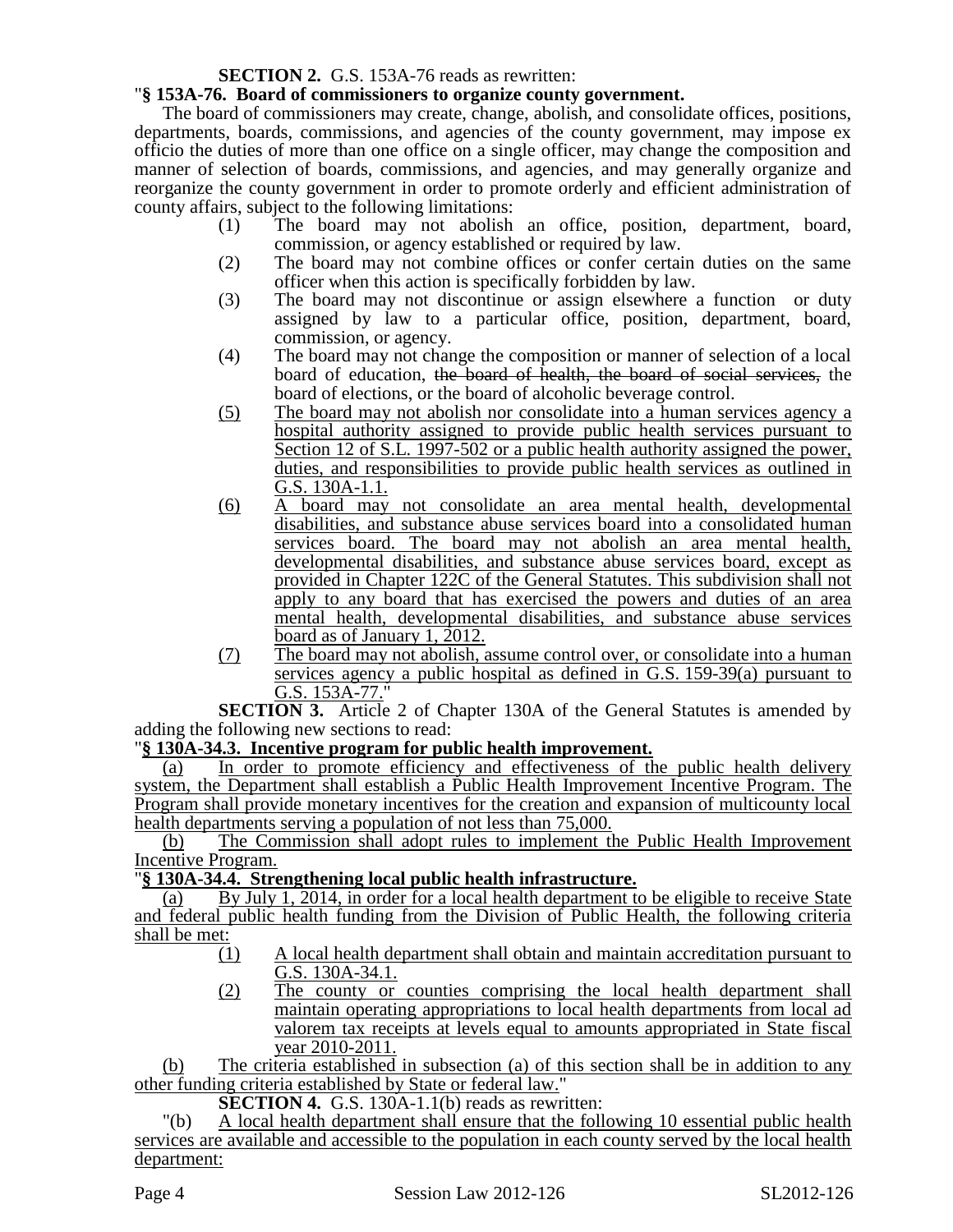- 
- Diagnosing and investigating health hazards in the community.
- Informing, educating, and empowering people about health issues.
- Mobilizing community partnerships to identify and solve health problems.
- (1) Monitoring health status to identify community health problems.<br>
(2) Diagnosing and investigating health hazards in the community.<br>
Informing, educating, and empowering people about health issues.<br>
(4) Mobilizing commu Developing policies and plans that support individual and community health efforts.
- (6) Enforcing laws and regulations that protect health and ensure safety.<br>(7) Linking people to needed personal health care services and assu
- Linking people to needed personal health care services and assuring the provision of health care when otherwise unavailable.
- (8) Assuring a competent public health workforce and personal health care workforce.
- (9) Evaluating effectiveness, accessibility, and quality of personal and population-based health services.
- (10) Conducting research.

As used in this section, the term "essential public health services" means those services that the State shall ensure because they are essential to promoting and contributing to the highest level of health possible for the citizens of North Carolina. The Departments of Environment and Natural Resources and Health and Human Services shall attempt to ensure within the resources available to them that the following essential public health services are available and accessible to all citizens of the State, and shall account for the financing of these services:

- (1) Health Support:
	- a. Assessment of health status, health needs, and environmental risks to health;
	- b. Patient and community education;
	- c. Public health laboratory;
	- d. Registration of vital events;
	- e. Quality improvement; and
- (2) Environmental Health:
	- a. Lodging and institutional sanitation;
	- b. On-site domestic sewage disposal;
	- c. Water and food safety and sanitation; and
- (3) Personal Health:
	- a. Child health;
	- b. Chronic disease control;
	- e. Communicable disease control;<br>d. Dental public health:
	- Dental public health;
	- e. Family planning;<br>
	f Health promotion
	- Health promotion and risk reduction;
	- g. Maternal health; and
- (4) Public Health Preparedness.

The Commission for Public Health shall determine specific services to be provided under each of the essential public health services categories listed above."

**SECTION 5.** The Program Evaluation Division of the General Assembly shall study the feasibility of the transfer of all functions, powers, duties, and obligations vested in the Division of Public Health in the Department of Health and Human Services to the University of North Carolina Healthcare System and/or the School of Public Health at The University of North Carolina and submit its findings and recommendations to the Joint Legislative Program Evaluation Oversight Committee and the Joint Legislative Oversight Committee on Health and Human Services no later than February 1, 2013.